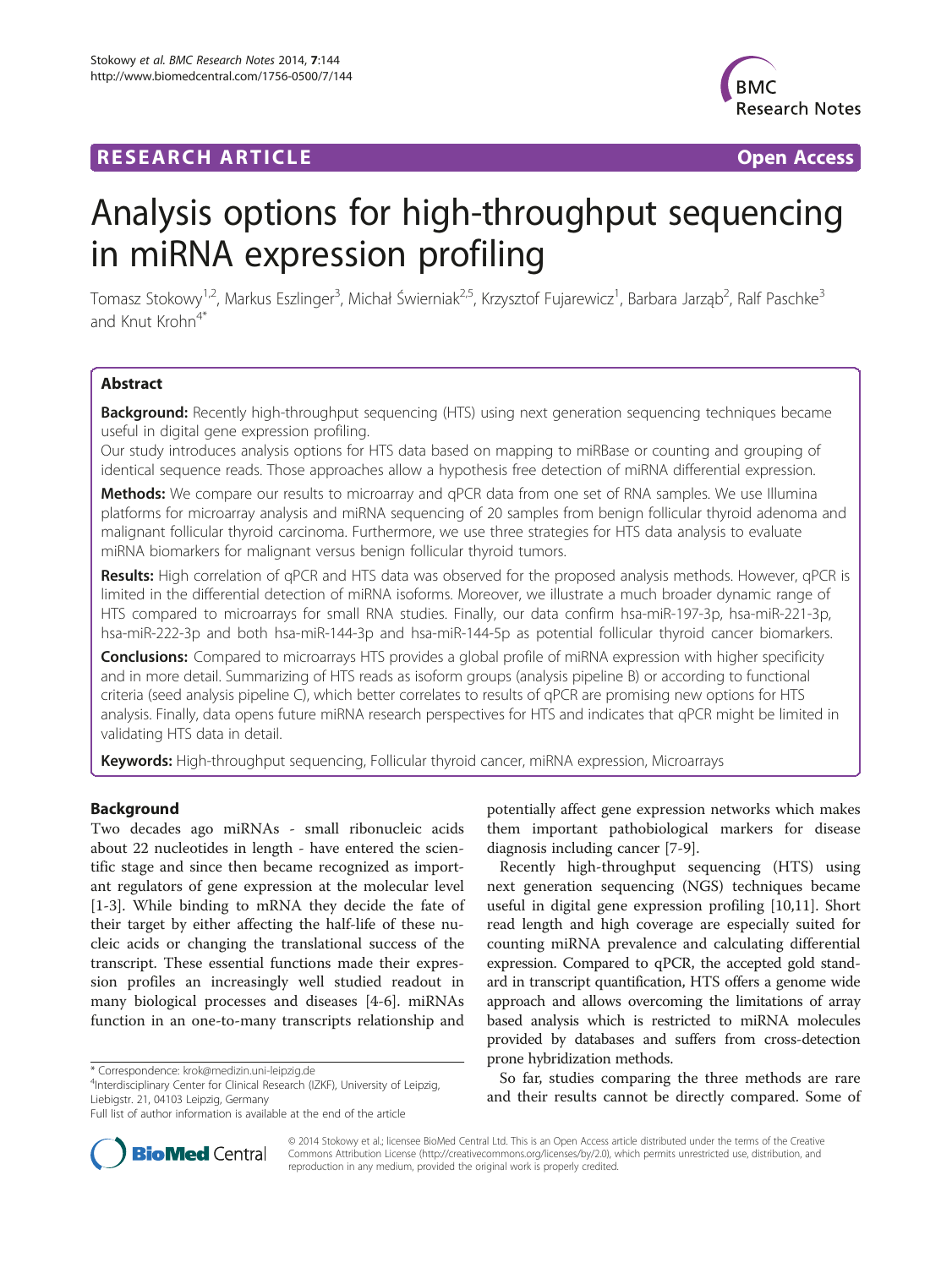them challenge the quality of qPCR in miRNA expression measurements [\[12](#page-10-0)], other show good qPCR – microarray [[13](#page-10-0)-[15](#page-10-0)] or HTS – microarray [\[16-19\]](#page-10-0) concordance.

Apart from other studies our work for the first time compares all three methods in one set of RNA samples from follicular thyroid tumors. In the molecular diagnosis of these tumors it is most important to find reliable markers that allow an accurate classification of histologically [\[20\]](#page-10-0) and, more important cytologically [\[21](#page-10-0)] inconclusive samples. Although both HTS and microarray data are likely to define differentially expressed miRNAs as potential biomarker candidates it is essential that their differential expression is reproducible with qPCR which is the preferable method for routine molecular diagnosis.

In our study we use Illumina platforms for microarray analysis and miRNA sequencing of samples from benign follicular adenoma (FA) and malignant follicular thyroid carcinoma (FTC). Our sequencing analysis applies current algorithms for polishing, parsing and aligning short reads to the human genome (hg19) followed by intersecting miR coordinates [\[22](#page-10-0)-[26](#page-10-0)] and an adaption to the sequences spotted on the microarrays followed by classical statistical analysis of data. Moreover, we introduce an analysis option that is not based on mapping and allows hypothesis free and de novo detection of differentially expressed miRNA isoforms. We also correlate the output of HTS data analysis pipelines to microarray and qPCR results. Finally, miRNAs differentially expressed between the two types of tumor were compared to miRNA markers proposed in papers which previously described FTC – FA differences [\[27-](#page-10-0)[29\]](#page-11-0).

# Methods

## Thyroid tumor samples

10 follicular thyroid carcinoma (FTC) and 10 follicular thyroid adenoma (FA) samples were selected for miRNA profiling by HTS. Hematoxylin and eosin (HE) stained histology sections of all tumor samples were independently rated by two experienced pathologists to guarantee the precise tumor classification. Approval of the ethics commission of the medical faculty of the University of Leipzig and written consent of the respective patients was obtained.

## RNA isolation and library preparation

Total RNA was extracted from 20-50 mg snap-frozen thyroid tissue using 1 mL Trizol reagent. Reverse transcription was done with miScript Reverse Transcription kit (Qiagen, Hilden, Germany) according to the manufacturer's protocols in a 10 μL reaction using 1 μg of total RNA. 500 ng of total RNA prepared from the tumor samples was used in the small RNA protocol with the TruSeq™ Small RNA sample prepkit v2 (Illumina) according to the instructions of the manufacturer. The

barcoded libraries were size restricted between 140 and 165 bp, purified and quantified using the Library Quantification Kit - Illumina/Universal (KAPA Biosystems) according to the instructions of the manufacturer.

#### High-throughput sequencing

A pool of ten libraries was used for cluster generation at a concentration of 10 nM using an Illumina cBot. Sequencing of 50 bp was performed with an Illumina HighScan-SQ sequencer using version 3 chemistry and flowcell according to the instructions of the manufacturer.

#### High-throughput sequencing data analysis

For naming of the sequences the following nomenclature in concordance with miRBase 18 was used. According to miRBase the entry sequence represents the most frequent isoform of a miRNA. A hairpin miRNA or pre-miRNA sequence is the precursor of up to 2 canonical mature miRNA sequences (denoted as 5p or 3p). Isoforms of such a miRNA sequence vary around the miRBase entry with a certain offset at the 5′ end or 3′ end or a slight difference in nucleotide sequence (miRNA point mutations and SNPs).

High-throughput sequencing data was analyzed according to the three pipelines presented in Figure [1](#page-2-0). The aim of the different analysis pipelines is to measure the expression of miRNA with different approaches: the classical approach - alignment of reads, and two new approaches - counting of isoforms which is independent of any database entries and seed analysis which focuses analysis to the bases that are most likely functionally relevant.

At first, we removed adapters sequences from raw reads (50 bases, fastq files) of all 20 samples [\(http://](http://www.ncbi.nlm.nih.gov/geo/query/acc.cgi?acc=GSE39112) [www.ncbi.nlm.nih.gov/geo/query/acc.cgi?acc=GSE39112](http://www.ncbi.nlm.nih.gov/geo/query/acc.cgi?acc=GSE39112)) using Cutadapt software [\[30\]](#page-11-0). From the remaining sequences only those 15–27 bases long were kept for further analysis because they most likely contain mature miRNA sequences. Sequences with median quality lower than phred = 30 were discarded from the analysis. To monitor the success of the adapter cutting and filtering we used the FastQC program (Bioinformatics Group at the Babraham Institute, UK).

At this point further analysis was split into pathways: (i) mapping based pipeline A intersecting known miRNAs coordinates from miRBase after alignment to the human genome and (ii) pipeline B and C which count identical reads first and then annotate individual reads as miRNA isoform when they contain a miRBase entry sequence or map to hairpin miRNA sequences. Moreover sequences that did not succeed in this annotation step were annotated as uncharacterized small RNA sequences if they align to the human genome. Pipelines B and C aim for de novo analysis of thyroid tumor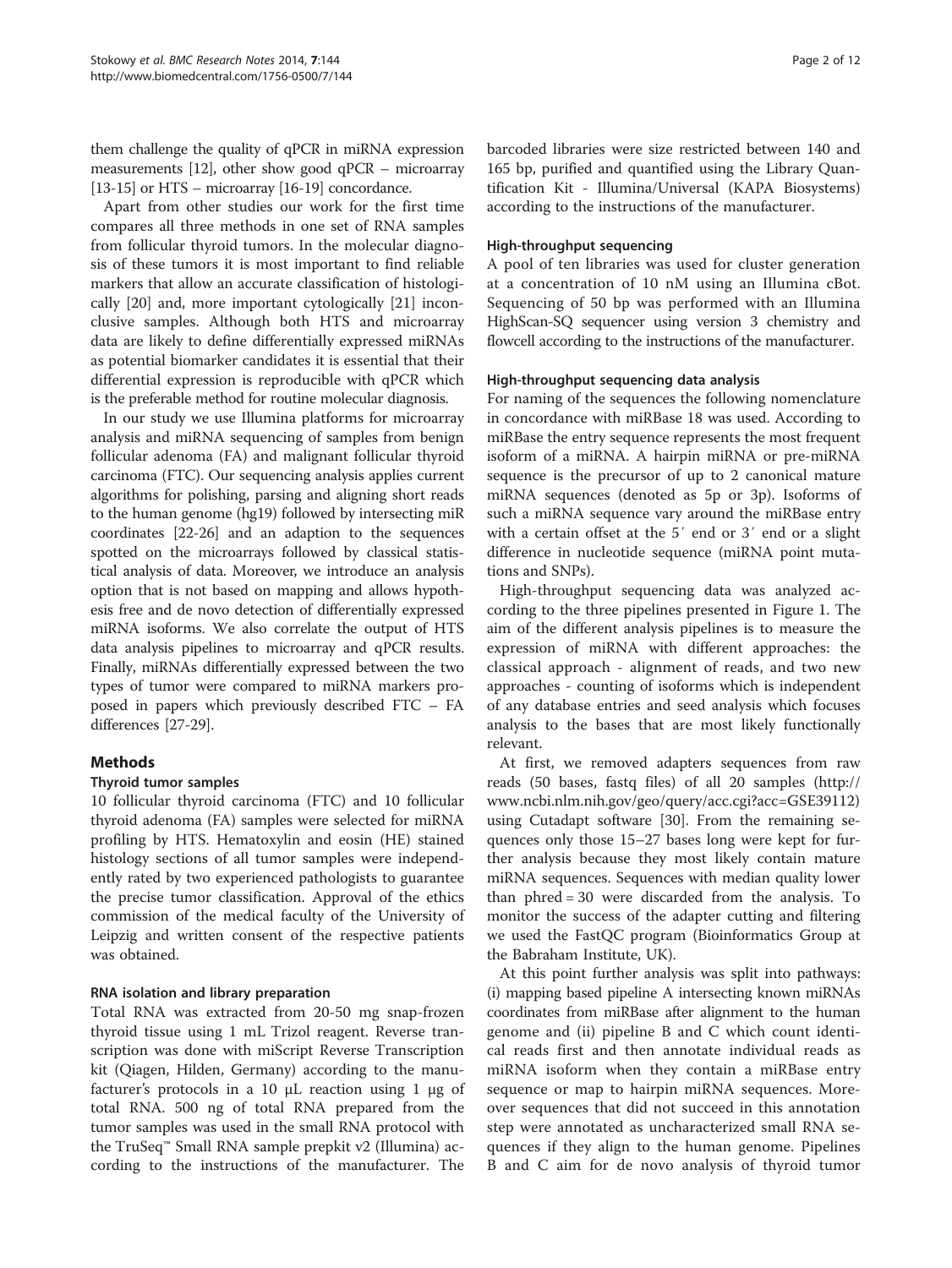<span id="page-2-0"></span>

miRNA and small RNA profiles and therefore include all sequences independent of a homology to known miRNA molecules.

The first pipeline is based on bowtie2 alignment to the sequence of the human genome (hg19) allowing one mismatch and alignments to multiple reference targets.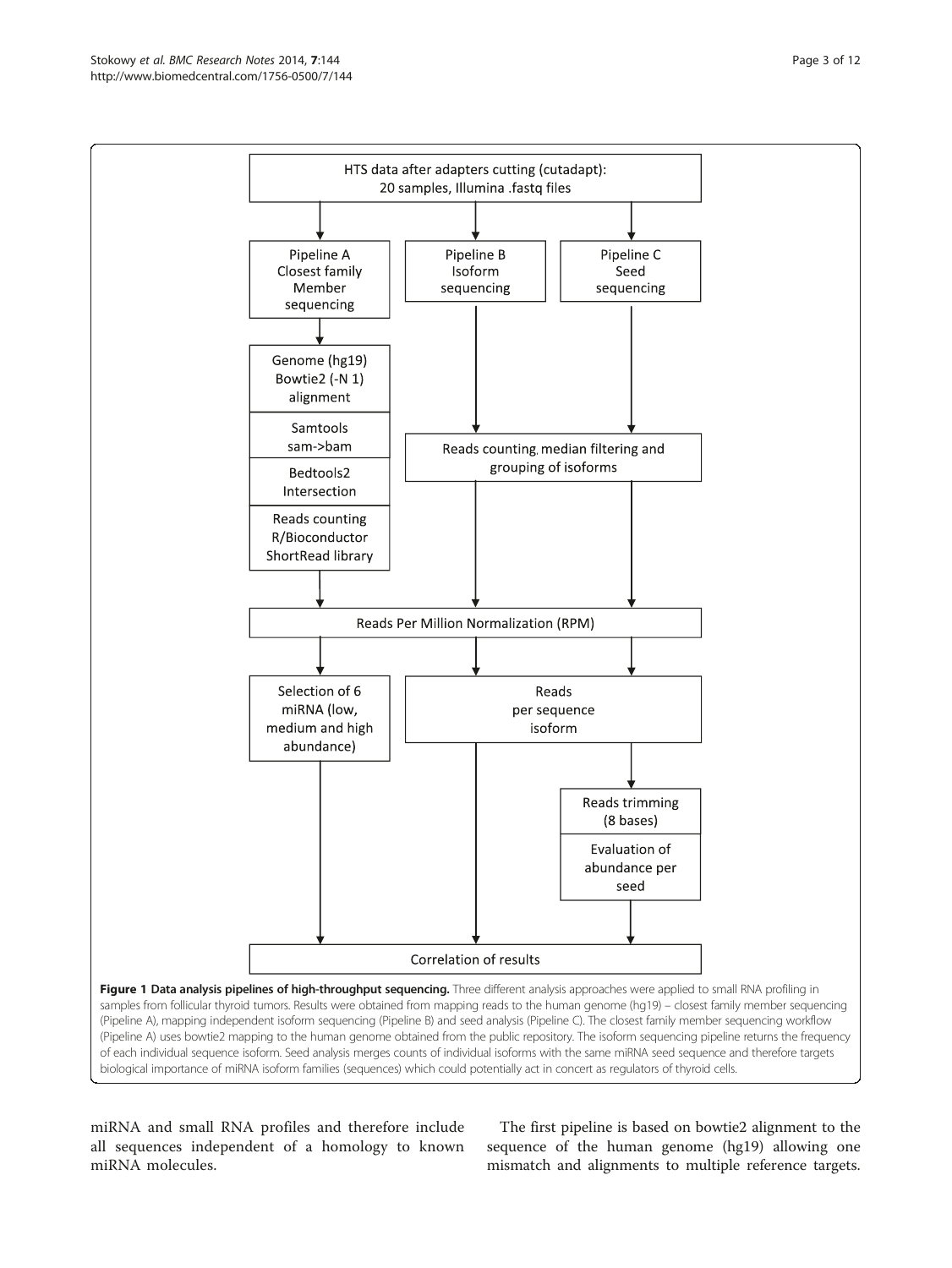<span id="page-3-0"></span>All other parameters were set as default. Data were compressed with Samtools view [[31\]](#page-11-0) to bam format followed by intersecting human genomic miRNA coordinates from miRbase (hsa.gff3) using BEDTools [\[26](#page-10-0)]. Reads were counted using the R/Bioconductor programming environment [\[32](#page-11-0)] by application of the ShortRead library [[33\]](#page-11-0). All counts were normalized by Reads Per Million [[34\]](#page-11-0), described by the formula:

$$
RPM = R_{\text{miR}}/R_{\text{all}} \times 10^6 \tag{1}
$$

where:

 $R_{\text{mix}}$  – number of reads mapped to a particular miRNA reference in the sample,

 $R_{all}$  – total number of reads mapped in the sample, RPM – normalized miRNA abundance value.

Out of the available normalization methods including DESeq [[35\]](#page-11-0) and TMM [[36\]](#page-11-0) we have chosen RPM which is a simple method that has been frequently used in current miRNA studies [[37](#page-11-0),[38](#page-11-0)]. Moreover, we normalized our data with DESeq and compared these results to RPM normalization (Additional file [1\)](#page-9-0).

6 miRNA sequences representing low, medium and high abundance in HTS data analysis pipeline A were used for correlation with microarray, qPCR and HTS data from analysis pipelines B and C (Tables 1 and [2](#page-4-0), Figure [2](#page-4-0)). Low and high abundance miRNAs were selected from the lower and upper quartile of expression, respectively. Medium abundance miRNAs stem from the interquartile range. Differences between abundance levels are significant as presented in the Table 1 and Figure [2A](#page-4-0).

Pipelines B and C of HTS data analysis also start with trimmed raw sequences but count the number of reads of each small RNA isoform present in the fastq files. Their main goal is to identify isoform specific and miRNA-seed specific (functional) abundance. This

Table 1 Canonical mature miRNAs selected for qPCR validation

|                 | HTS (A)                  |            |                         |  |
|-----------------|--------------------------|------------|-------------------------|--|
| miRNA           | Abundance<br>class       | <b>RPM</b> | qPCR target sequence    |  |
| hsa-miR-27b-5p  | Low1 $(L1)$              | 33         | agagcuuagcugauuggugaac  |  |
| hsa-miR-708-3p  | Low $2(L2)$              | 26         | caacuagacugugagcuucuag  |  |
| hsa-miR-30e-5p  | Medium1 (M1)             | 3639       | uguaaacauccuugacuggaag  |  |
| hsa-miR-146a-5p | Medium <sub>2</sub> (M2) | 1002       | ugagaacugaauuccauggguu  |  |
| hsa-miR-181a-5p | High $1$ (H $1$ )        | 28011      | aacauucaacgcugucggugagu |  |
| hsa-miR-143-3p  | High $2$ (H $2$ )        | 36537      | ugagaugaagcacuguagcuc   |  |

counting approach allows inclusion of sequences that do not exactly match miRBase entry sequences or have an offset at the 5′ or 3′ end which could be cell type or organ specific. Moreover uncharacterized small RNAs could be detected and evaluated. For the purpose of counting a memory efficient Perl script was implemented (Sequence\_counter.pl). The counting algorithm is similar to approaches proposed in the literature [\[35,39](#page-11-0)], however our Perl script is designated for string operations which is more time efficient in some cases. We further analyzed our data with miRDeep2 [\[39\]](#page-11-0) to find novel miRNAs in our data set. Because this analysis did not lead to the detection of novel miRNA species we concentrated on the evaluation of miRNA isoforms obtained from our counting algorithm (pipelines B and C). Counting introduces a huge amount of read variants that might contain sequencing errors or represent sequences of unknown origin, function and small RNA classification. Therefore, we propose a median abundance filter to remove RNA artifacts from the thyroid tissue data. Only sequences detected in at least half of the 20 samples will pass this filter and were considered in downstream analysis. Counts of sequences were also normalized to RPM values assuming:

RmiR – number of sequence counts in the sample, Rall – total number of reads in the sample.

Pipeline B stops at this point resulting in RPM values obtained for each detected isoform. Normalized data were used for the correlation analysis of 6 miRNAs and the comparison to published FTC-FA markers.

Pipeline C continues to focus on the seed region, known as the most important regulatory part of mature miRNA [[4,](#page-10-0)[40,41\]](#page-11-0). We decided to summarize all miRNA isoforms that share 8 base pairs at the 5′ end of the sequence. Moreover, in most qPCR strategies these 8 base pairs are included in the smallest consensus target. The task of isoform summarization was performed using the Seed\_analysis.r script in the R environment. Table [3](#page-5-0) compares the performances in the validation of miRNA markers proposed in the literature for all three pipelines and the DESeq algorithm [\[35\]](#page-11-0).

#### Microarray data analysis

miRNA data were obtained from the Illumina scanner in the form of normalized log2 signal intensities. Probe sequences were re-annotated with information from miRBase version 18 according to [http://www.ebi.ac.](http://www.ebi.ac.uk/arrayexpress/files/A-GEOD-8179/A-GEOD-8179.adf.txt) [uk/arrayexpress/files/A-GEOD-8179/A-GEOD-8179.adf.txt](http://www.ebi.ac.uk/arrayexpress/files/A-GEOD-8179/A-GEOD-8179.adf.txt). 1145 normalized microarray intensities were used for correlation analysis and to compare dynamic ranges. Microarray data were obtained for 20 samples analyzed with HTS, without technical replicates.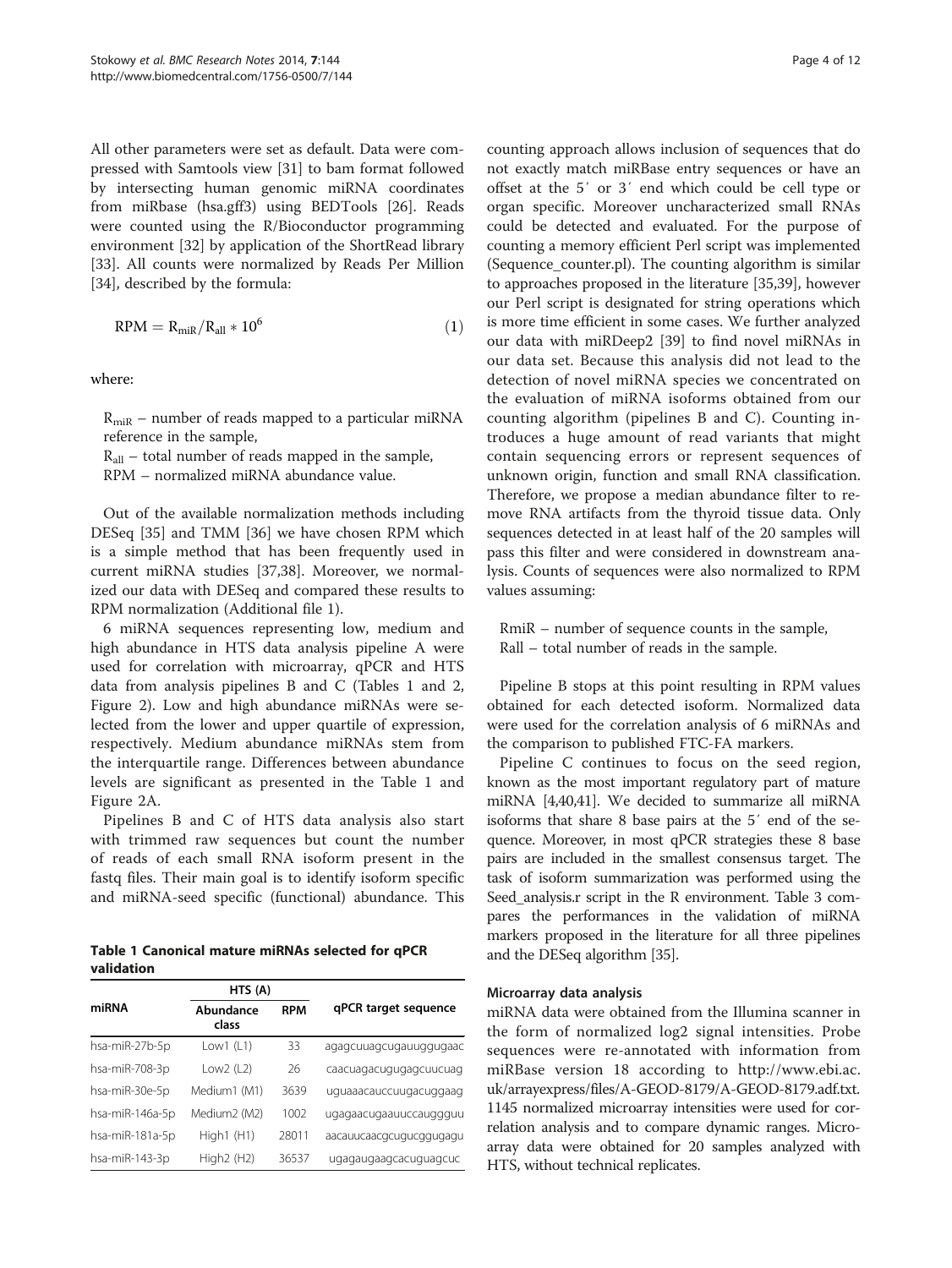| qPCR (cDNA) | ***0.99                  | $*0.90$                  | $*0.86$                  | $*0.68$                  | $*$ 0.96 |
|-------------|--------------------------|--------------------------|--------------------------|--------------------------|----------|
| $\,$        | qPCR (library)           | $*0.87$                  | $*0.90$                  | $*0.73$                  | *** 0.99 |
| $\,$        | $\,$                     | Array-signal             | $*0.87$                  | $*0.82$                  | $*0.89$  |
| $\sim$      | $\sim$                   | $\sim$                   | HTS(A)                   | $*$ 0.93                 | $*$ 0.95 |
| $\,$        | $\overline{\phantom{a}}$ | $\overline{\phantom{a}}$ | -                        | HTS(B)                   | $*0.82$  |
| $\sim$      | $\sim$                   | $\overline{\phantom{a}}$ | $\overline{\phantom{a}}$ | $\overline{\phantom{a}}$ | HTS(G)   |
|             |                          |                          |                          |                          |          |

<span id="page-4-0"></span>Table 2 Correlation of mean miRNA expression

 $*_{p < 0.05}$ 

 $**$ p  $< 0.01$ . \*\*\*p < 0.001.

#### qPCR methodology

#### qPCR validation of miRNAs with low, medium and high prevalence in all HTS data samples

The qPCR validation of hsa-miR-27b (L1), hsa-miR-708 (L2), hsa-miR-30e (M1), hsa-miR-146a (M2), hsa-miR-181a (H1), and hsa-miR-143-1 (H2) was done in both, cDNA samples prepared from the original RNAs using the miScript RT kit (Qiagen, Hilden, Germany) according to

the manufacturer's instructions, and the library DNAs prepared for HTS as described above (see library preparation). qPCR was done in a 10 μL reaction using the miScript SYBR Green PCR kit (Qiagen, Hilden, Germany) and commercially available miScript Primer Assays (forward primers; Qiagen, Hilden, Germany) and the reference RNU6B in combination with the miScript Universal primer (reverse primer) for the cDNA templates [\[42\]](#page-11-0), and in

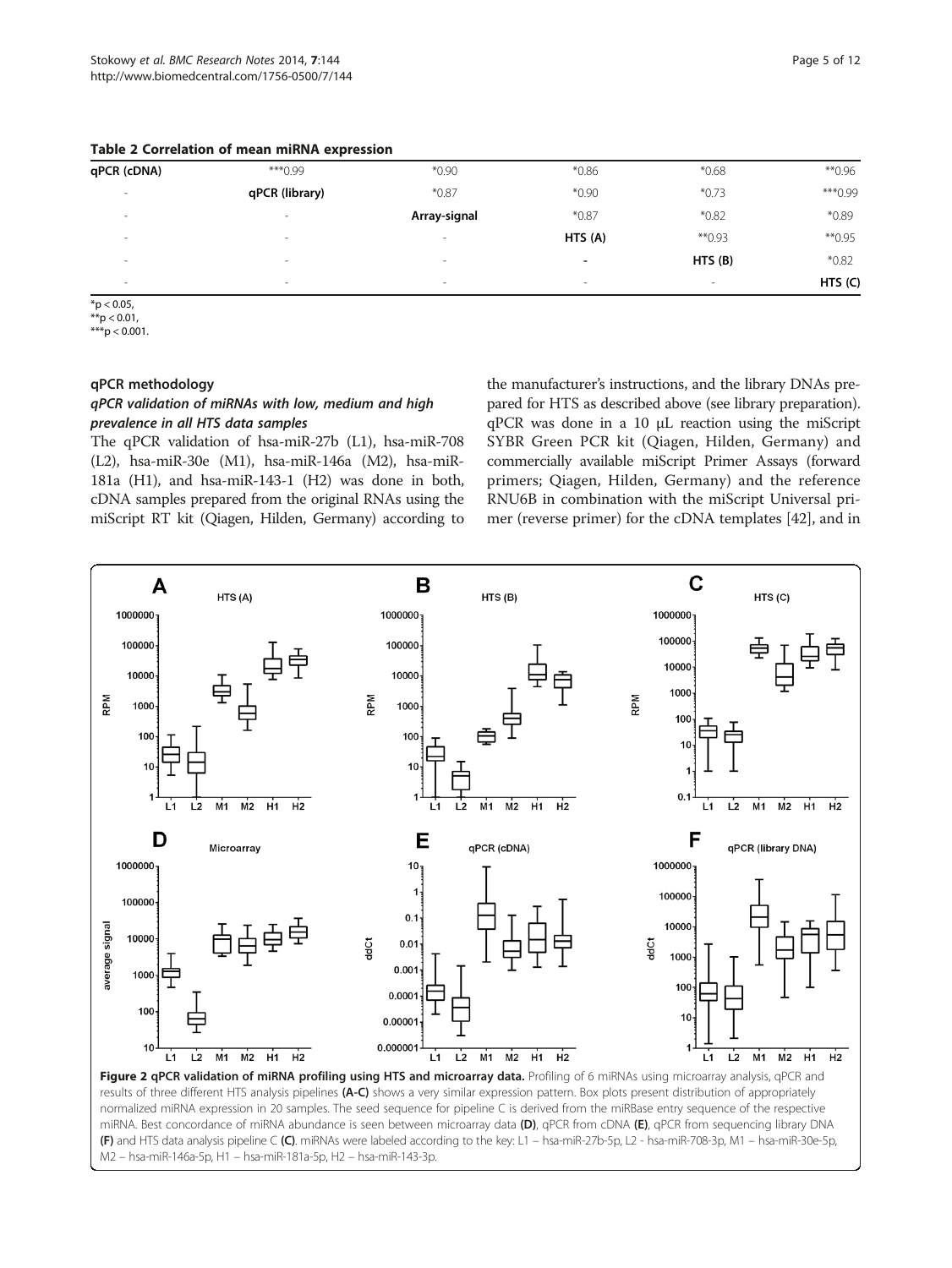| miRNA            | Regulation of FTC versus FA (fold change) |             |              |              | Citation     |                                               |                                        |                              |
|------------------|-------------------------------------------|-------------|--------------|--------------|--------------|-----------------------------------------------|----------------------------------------|------------------------------|
|                  | HTS (A)                                   | HTS(B)      | HTS(C)       | <b>DESeq</b> | Reference    |                                               | Methodology                            | <b>Samples</b>               |
| hsa-miR-192-5p   | Down (0.67)                               | Down (0.52) | Down (0.50)  | Down (0.55)  | Up (1.34)    |                                               |                                        |                              |
| hsa-miR-192-3p   | $**$                                      | $**$        | $**$         | $**$         |              |                                               | Selection of markers:                  | Selection 12 FTC             |
| hsa-miR-197-5p   | $**$                                      | $***$       | $**$         | $***$        | Up (1.82)    | Weber et al<br><b>JCEM [28]</b>               | miRNA microarray                       | & 8 FA                       |
| hsa-miR-197-3p   | Up (1.26)                                 | Up(1.50)    | Up (1.30)    | Up (1.39)    |              |                                               | Validation: gPCR                       | Validation 5 FTC             |
| hsa-miR-328      | Down (0.67)                               | Down (0.59) | Down (0.59)  | Down (0.62)  | Up (1.49)    |                                               |                                        | & 4 FA                       |
| hsa-miR-346      | $**$                                      | $**_-$      | $**_-$       | $***$        | Up (1.39)    |                                               |                                        |                              |
| hsa-miR-146b-5p  | Up (2.26)                                 | $- (1.04)$  | $- (1.06)$   | $- (0.80)$   | Up(2.8)      | Nikiforova et al.<br><b>JCEM</b> [27]         |                                        |                              |
| hsa-miR-146b-3p  | Up(3.14)                                  | $**_-$      | Up (1.50)    | $**_-$       |              |                                               |                                        |                              |
| hsa-miR-155-5p*  | $-(1.13)$                                 | Down (0.56) | Down (0.50)  | Down (0.58)  |              |                                               |                                        |                              |
| hsa-miR-155-3p   | $**$                                      | $**$        | $**$         | $***$        | Up(5.5)      |                                               | Selection of markers:                  |                              |
| hsa-miR-187-5p   | $**$                                      | $**$        | $**$         | $***$        |              |                                               | qPCR assay (TaqMan<br>human panel with | Selection 9 FTC              |
| hsa-miR-187-3p   | $**$                                      | $**_-$      | $**$         | $***$        | Up (33.4)    |                                               | 158 miRNAs)                            | & 8 FA                       |
| hsa-miR-221-5p   | $-$ (0.99)                                | $**_-$      | $- (0.84)$   | $***$        |              |                                               | Validation: gPCR                       | Validation 5 FTC             |
| hsa-miR-221-3p   | Up(2.01)                                  | Up (3.08)   | ***Up (1.78) | Up (3.77)    | Up(3.6)      |                                               |                                        | & 4 FA                       |
| hsa-miR-222-5p   | $**$                                      | $**$        | $**_-$       | $**_-$       | Up(4.5)      |                                               |                                        |                              |
| hsa-miR-222-3p   | Up (1.96)                                 | Up (1.52)   | ***Up (1.78) | Up (1.77)    |              |                                               |                                        |                              |
| hsa-miR-224-5p   | Up (2.26)                                 | $**$        | $**_-$       | $***$        | Up(6.2)      |                                               |                                        |                              |
| hsa-miR-224-3p   | $**_$                                     | $**_-$      | $**$         | $**$         |              |                                               |                                        |                              |
| hsa-miR-199b-5p* | Up (1.58)                                 | Up (1.31)   | $- (1.04)$   | Up (1.33)    | Down (0.026) | Rossing et al.,<br>J MolEndocrinol.<br>$[29]$ | Selection of markers:                  | Selection and                |
| hsa-miR-199b-3p* | Up (1.35)                                 | Up (1.90)   | $- (1.19)$   | $- (1.20)$   | Down (0.082) |                                               | miRNA microarray                       |                              |
| hsa-miR-144-5p   | Down (0.53)                               | Down (0.31) | Down (0.34)  | Down (0.36)  |              |                                               | Validation: leave one                  | validation 12 FTC<br>& 12 FA |
| hsa-miR-144-3p   | Down (0.47)                               | Down (0.50) | Down (0.51)  | Down (0.43)  | Down (0.14)  |                                               | out cross-validation,<br>cell lines    |                              |

<span id="page-5-0"></span>Table 3 Cross-comparison of array and high-throughput sequencing data with differential regulated miRNAs from other studies

\*Very high miRNA abundance of one sample causes increase of mean expression in one of the two tumor groups and may affect fold change result. \*\*Low abundance (median RPM < 10) or no signal detected.

\*\*\*miRNAs have the same seed sequence.

combination with a library specific reverse primer for the library DNA templates (see Additional file [2](#page-9-0) for qPCR outline and primers). qPCR was performed on a Roche LightCycler 480 according to the kit manufacturer's instructions. PCRs were processed through an initial denaturation at 95°C for 15 min and by 40 cycles of a 3 step PCR, including 15 sec of denaturation at 94°C, a 30 sec annealing phase at 55°C and an elongation phase at 70°C for 30 sec.

#### qPCR validation of hsa-miR-30 isoforms in HTS libraries

The qPCR validation of isoforms of the hsa-miR-30 family was done in the library DNAs prepared for HTS, which were generated as described above. qPCR was done in a 10 μL reaction using the miScript SYBR Green PCR kit (Qiagen, Hilden, Germany) and isoform specific forward and reverse primers (see Additional file [2](#page-9-0) for qPCR outline and primers). qPCR was performed on a Roche LightCycler 480 according to the kit manufacturer's instructions. PCRs were processed as detailed above.

## Results

#### High-throughput sequencing data

We analyzed  $4.7 \pm 1.5$  million raw sequence reads per sample (count and RPM numbers are given as mean or mean ± standard deviation) from an Illumina small RNA sequencing run using three pipelines (Figure [1](#page-2-0)). After adapter cutting  $6.6*10^{3} \pm 4.5*10^{3}$  reads were accepted for further analysis. Direct mapping (closest family member sequencing pipeline A) of trimmed reads to human genomic sequences using bowtie2 resulted in  $9.9*10^{3} \pm 8.3*10^{3}$  hits. These hits intersect with  $1101 \pm 153$  out of 4446 genomic coordinates for miRbase entries as determined by annotation using BEDtools. Our results correspond to  $91.51 \pm 3.36\%$  of all reads per sample aligned to the human genome (hg19) compared to  $61.09 \pm 14.45\%$  aligned to mature miRBase sequences. Additionally,  $69.23 \pm 15.79\%$  of all reads per sample mapped to hairpin miRBase sequences. The percentage of reads that comprise uncharacterized small RNA sequences is  $22.3 \pm 3.2$  $22.3 \pm 3.2$  $22.3 \pm 3.2$ %. Additional file 3 lists the ten most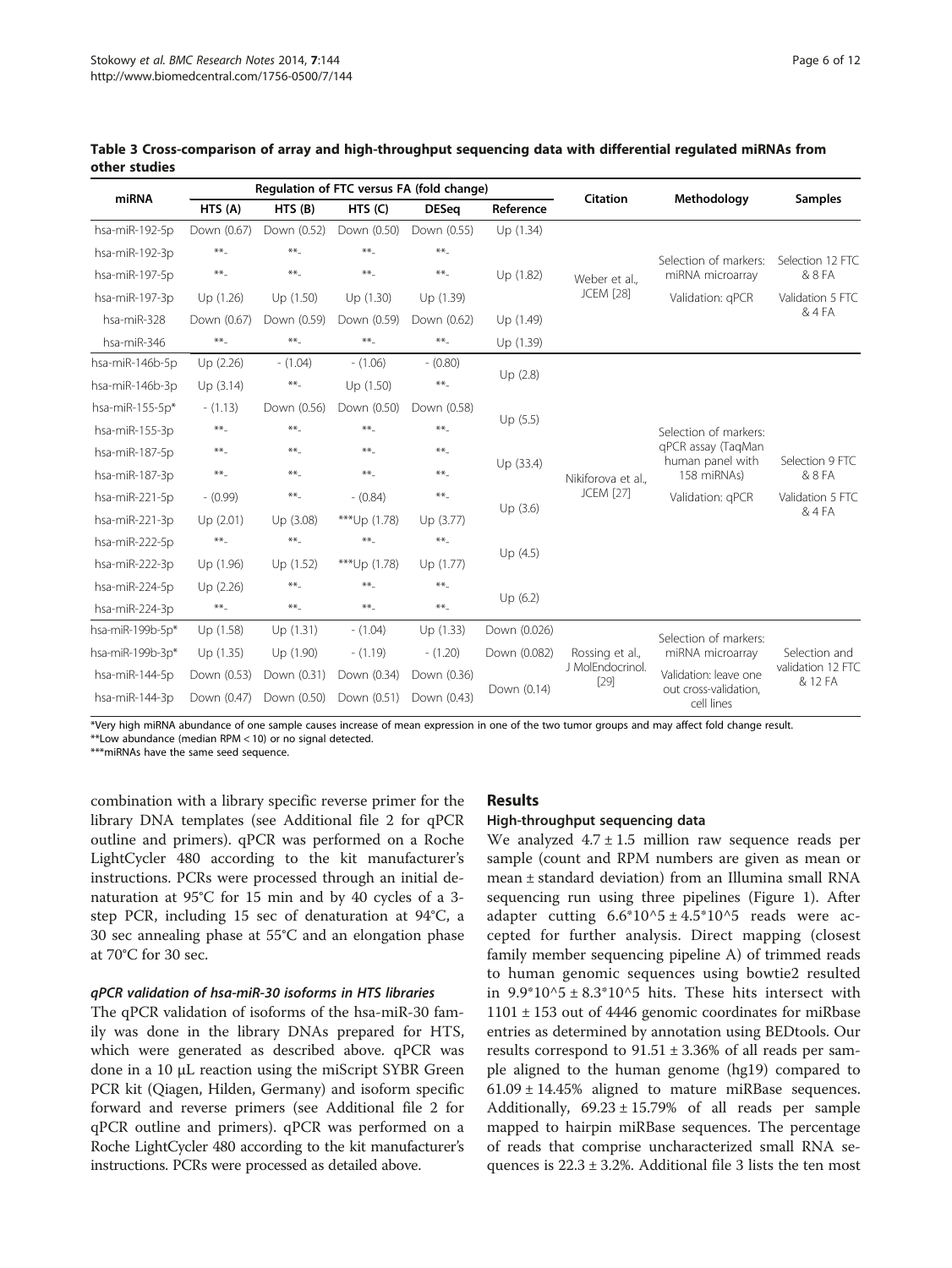abundant small RNA sequences together with their genomic origin.

In isoform analysis (pipeline B) we counted individual sequence isoforms and normalized these counts to sequence abundance as reads per million (RPM). We also compared RPM to DESeq normalization (Additional file [1](#page-9-0)). Pearson correlation of data normalized with the two algorithm is 0.97. One of the 20 samples had a higher number of total reads compared to all other which resulted in a separate line in the graph (see upper diagonal line in Additional file [1\)](#page-9-0). Pipeline B resulted in 18855 small, various RNA sequences that were detected in at least half of the 20 thyroid samples. Furthermore, these small sequences aligned to  $502 \pm 88$  hairpin precursor miRBase sequences. Using miRDeep2 [\[39\]](#page-11-0) none of the remaining uncharacterized small RNAs were identified as new miRNAs. miRBase v18 annotation was attributed to those isoform groups that contain an exact miRNA entry sequence. Seed analysis (pipeline C) merged the 18855 isoforms from pipeline B into 5189 isoform groups with identical seed sequences (i.e. the first 8 bases of each miRNA).

## Comparison of high-throughput sequencing and microarray

First we compare average fluorescent intensities detected in microarray analysis with the number of reads mapped to all probe sequences of the miRNA expression BeadChip v2 (Illumina) as reference. This analysis follows the closest family member sequencing pipeline but uses microarray probe sequences and their annotation instead of human genome sequences. In Figure [3](#page-7-0) we show the comparison for all 20 thyroid samples and 1145 individual sequences. We detect a strong saturation of microarray signal intensities compared to a wide dynamic range of the HTS data. Moreover, miRNA sequences that were not present in the HTS data show a wide spectrum of signal intensities on the array (see the most left column of dots in Figure [3\)](#page-7-0). We also compared microarray signal intensities to the results of HTS pipeline B and C (Additional file [4](#page-9-0)). The saturation effect of the microarray is also seen in the plot for the pipeline B data (Additional file [4](#page-9-0)A). However, comparing microarray signal intensities to pipelines B and C data (Additional file [4](#page-9-0)) does not reveal a meaningful correlation.

## Validation with qPCR

Table [1](#page-3-0) shows the 6 mature miRNAs we selected for qPCR validation based on the level of prevalence calculated with the closest family member sequencing pipeline A. This method outputs RPM normalized read numbers after alignment to human genome sequences with bowtie2 mapping software. Our selection includes miRNAs with low, medium and high prevalence in all HTS data samples and therefore covers a wide dynamic

range. miRNAs were selected from groups of prevalence at random, assuming they must be abundant in all the samples. Selected miRNAs were investigated with 2 additional high-throughput sequencing analysis approaches (pipelines B and C) using the set of 20 samples. Figure [2](#page-4-0) summarizes analysis of HTS with pipelines A-C (2A-C), microarray (2D) and qPCR (2E and F). As seen in the direct comparison of microarray and HTS data, the dynamic range of RPM is wider than the array signal intensities. This is most prominent for the medium and high prevalence sequences (Figure [2,](#page-4-0) M1-H2). A comparison of HTS data (pipeline A, closest family member sequencing, Figure [2A](#page-4-0)) with qPCR using cDNA reverse transcribed from total RNA (Figure [2](#page-4-0)E) shows a very good concordance for 5 out of 6 miRNAs.

# Correlation of small RNA qPCR and high-throughput sequencing data

To compare HTS analysis pipelines with experimental data from microarray and qPCR data we calculated Pearson correlation for all three miRNA expression profiling techniques. To detect the miRNA levels with the lowest experimental noise (which might appear e.g., due to different RT efficiencies), we used qPCR not only with the cDNAs prepared from the original RNA samples, but also with the HTS library DNAs as targets. Table [2](#page-4-0) gives the correlation coefficients of the pair wise comparisons between methods for the expression of the selected miRNAs in 20 samples (Table [1\)](#page-3-0). We observed a good correlation between the qPCR methods and microarray data with a slightly better coefficient for qPCR validation starting from reverse transcribed total RNA  $(r = 0.90, p < 0.05)$ . The correlation of qPCR and HTS data strongly depends on the analysis pipeline. For both qPCR methods (cDNA and library DNA) seed analysis pipeline C  $(r = 0.96$  and 0.99) performs much better than the closest family member pipeline A  $(r = 0.86$  and 0.90). Overall, the highest correlation for the HTS analysis with pipeline C is detected in the comparison to qPCR validation of library DNA  $(r = 0.99, p < 0.001)$ . qPCR validation starting from reverse transcribed total RNA with seed analysis pipeline C data resulted in a very similar coefficient  $(r = 0.96, p < 0.01)$ . In general, qPCR and high-throughput sequencing data are highly correlated when the appropriate analysis method (seed analysis pipeline C) is applied.

## Limits of qPCR validation

qPCR from cDNA template resulted in unexpected high expression values for hsa-miR-30e (Figure [2E](#page-4-0)-M1) compared to HTS analysis with pipeline A (3A). Strikingly, DNA from the sequencing libraries (Figure [2F](#page-4-0)) as template for qPCR led to results identical to cDNA. Therefore, the differences for hsa-miR-30e were not explained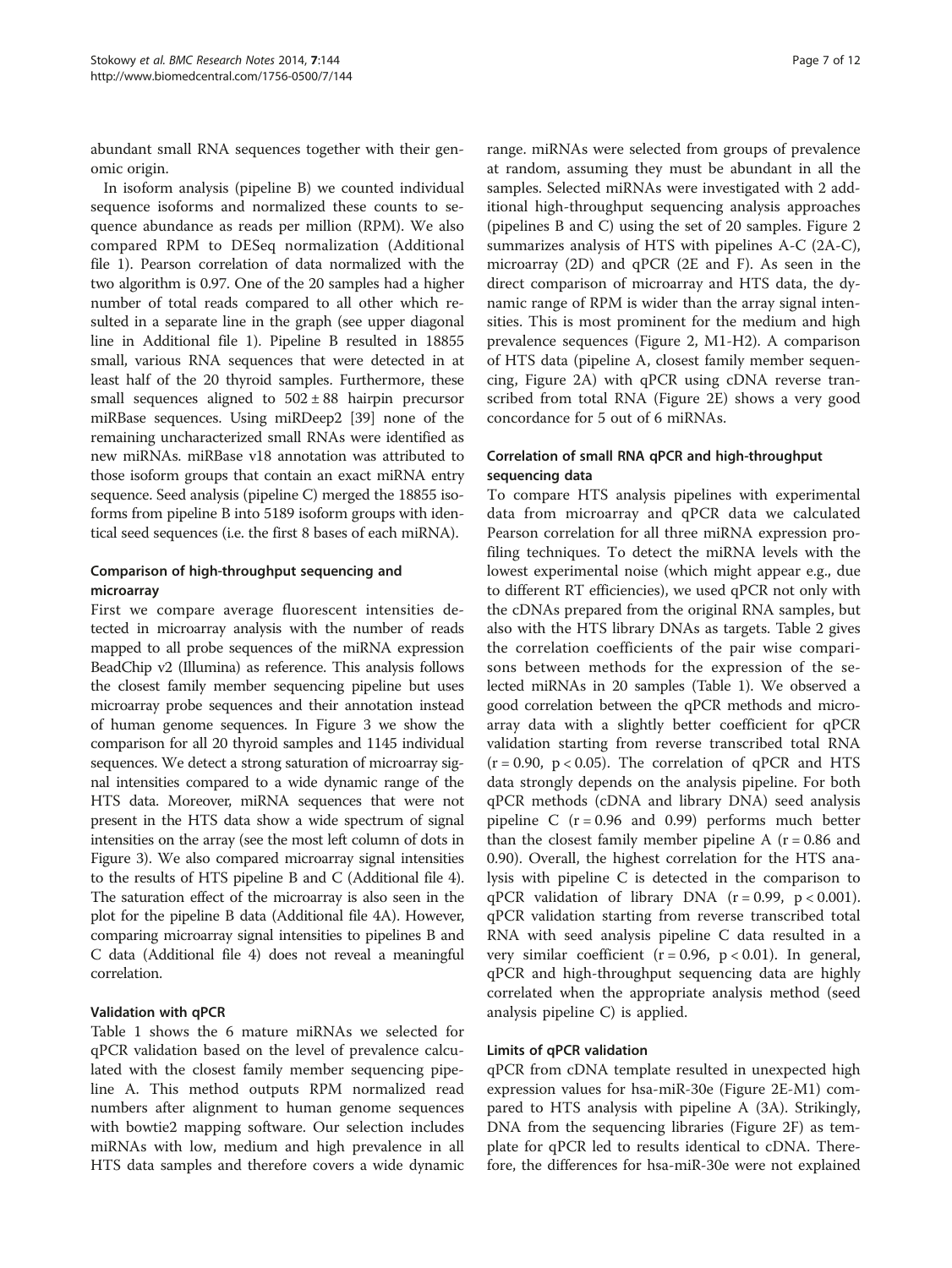<span id="page-7-0"></span>

by the different templates, which rules out a methodological bias of the library preparation. These differences are better explained by the highly diverse isoform distribution (Figure 4) of hsa-miR-30e-5p (30e) and sequence similarities to hsa-miR-30a-5p (30a), 30c-5p (30c) and 30d-5p (30d).

Isoform sequencing pipeline B detects a total of 466 isoforms which share the same seed sequence but contain offsets at both the 5′ and the 3′ end and a high number of substitutions. The seed sequence (first 8 bases) of these isoforms matches miRBase entry sequences for different miRNAs of the hsa-miR-30 family. In principal, 30a, 30d

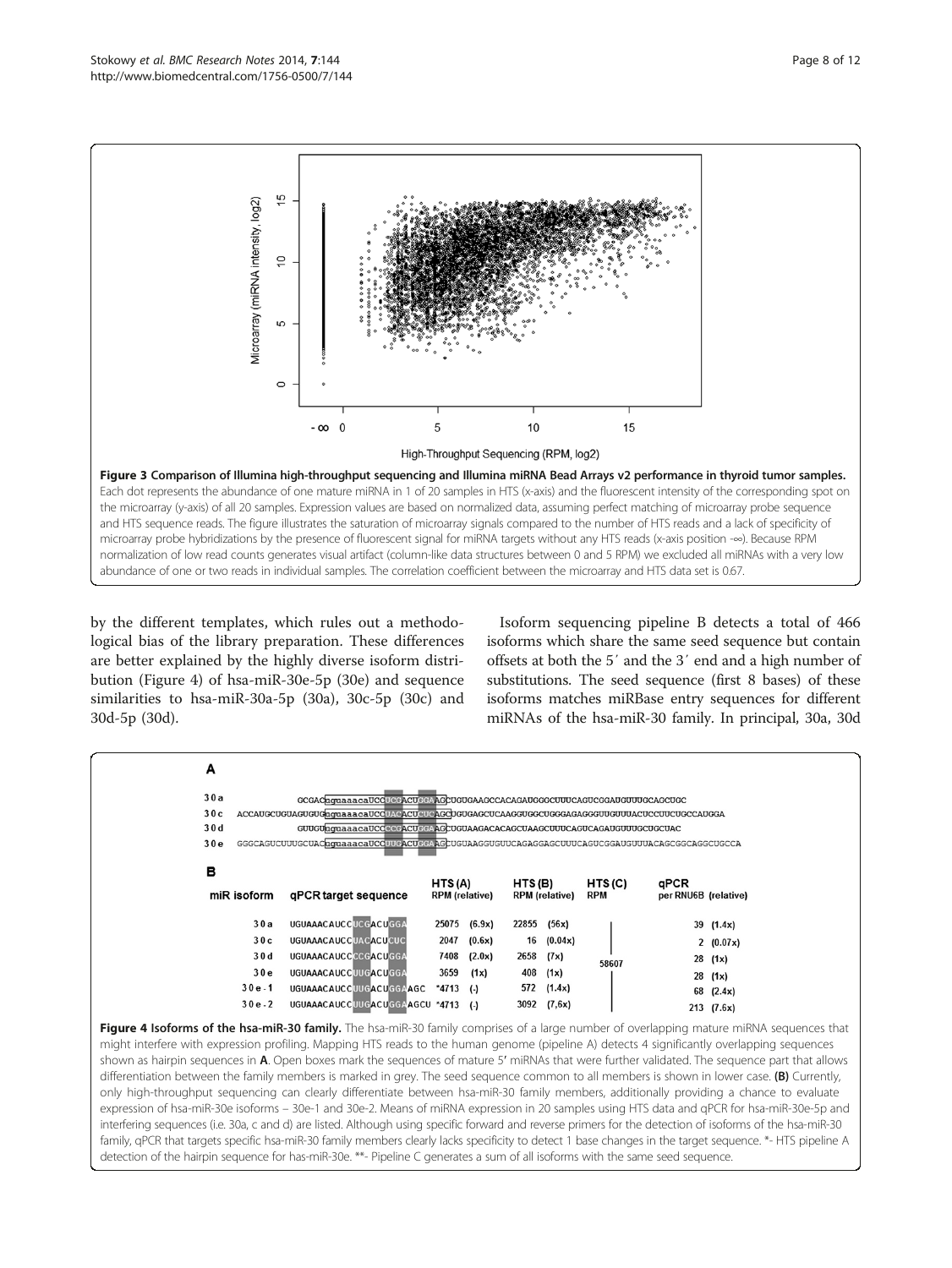and 30e are more related since the attribution of an individual isoform to either of these miRNAs could be based on two single nucleotide mismatches (C versus U) in the miRBase entry sequences. The distance between 30a, 30d and 30e to 30c is a little higher (4 bases). Very likely qPCR based on the target sequence for 30e will at least also partially amplify targets from 30a and 30d. Concordance of qPCR results with seed analysis pipeline C which summarizes reads from members of the hsamiR-30 family with the same seed sequence will therefore be higher.

#### Evaluation of published miRNA FTC-FA markers

Table [3](#page-5-0) summarizes sequencing results for 22 canonical mature 5p or 3p miRs listed in miRBase which originate from 12 hairpin pre-miRNA transcripts recently published as FTC – FA markers [[27](#page-10-0)-[29](#page-11-0)]. We tested their differential expression in our sample set of 10 FTC and 10 FA. Our HTS analysis pipelines detect 11 to 14 of the 22 miRNAs, depending on the applied analysis pipeline. When we consider a fold-change of at least 1.25 as increase/up-regulation and 0.8 as decrease/ down-regulation our analysis allows a call in 9 to 12 of the 22 miRNAs (Table [3](#page-5-0)). Calls from the three HTS pipelines are concordant for 7 miRNAs. Best concordance of sequencing with published data is seen for the human hairpin miRNAs 144, 146, 197, 221 and 222. For hsa-miR-144 both 5p and 3p sequences were confirmed as differentially expressed. This result corroborates to DESeq - the most frequently used RNA-Seq expression profiling algorithm [[35](#page-11-0)].

In contrast to previously published markers, the 6 miRNAs evaluated in this study do not show any significant differences between the classes of malignity as presented in the Additional file [5](#page-9-0).

#### miRNA expression profiling guidelines

In a summary of the results we propose a guidance for miRNA expression profiling techniques. For experiments with aim of differential expression measurements we propose the high-throughput sequencing analysis pipeline based on seed analysis. This method will grant a functional importance of findings and the highest likelihood of qPCR validation success. In case of clinical studies, applied to samples with small cytological differences the best approach is to apply the isoform sequencing analysis pipeline. Such a method will grant the most sensitive differentiation option and most accurate use of HTS data. It also allows de novo detection of differentially expressed isoforms. Finally, for experiments with known, significant biological differences between sample classes cost of analysis per sample is an issue so microarray techniques will still be an acceptable solution. It is important to underline that among many microarray platforms only

those with the newest annotations (miRBase > 17) should be considered.

#### **Discussion**

Here we present data for miRNA expression profiling using high-throughput sequencing. Our study introduces analysis options for HTS data based on mapping to miR-Base or counting and grouping of identical sequence reads without mapping. In general, direct mapping (pipeline A) results in a miRNA expression profile that allows referencing to existing knowledge including the genomic origin of the miRNA. Pipeline B generates a hypothesis free expression profile that might be most useful in the differential diagnosis of disease. And finally, pipeline C implements a potential functional target of miRNAs by focusing to the seed sequence. Furthermore, we compare HTS results to microarray data and quantitative PCR from the same sample set of 20 thyroid tumors. Our first analytic strategy (pipeline A) follows the established algorithms and is focused on mapping to the human genome. The two other strategies start with grouping of identical sequence reads after trimming based on full length sequence or just 8 bases known as miRNA seed sequence. Differential expression is then calculated for each sequence group. Groups are labeled with the homologous miRBase entry or miRNA family. Finally, we test the usefulness of three different pipelines for the evaluation of follicular thyroid tumor markers and compare the results with microarray and qPCR data.

Comparison of HTS and microarray data clearly illustrates the disadvantages of microarray analysis: the lack of probe specificity and significant saturation of signal. Direct comparison reveals that some miRNA microarray probes that result in a fluorescent signal on the array were not found in the HTS reads from the same samples. Among the ten probe sequences with the highest signal intensity but without HTS reads (Additional file [6](#page-10-0)) we detect a number of long G/C stretches that might cause cross hybridization. Moreover, many sequences poorly represented in HTS data show an array signal both in raw and in normalized microarray data. This is most likely also explained by frequent cross hybridization during array processing, which is typical for the detection of short targets because higher stringency washes would also risk the loss of the specific signal.

Nevertheless, the overall correlation of microarray analysis and HTS observed in our study is satisfactory. Therefore, microarrays provide a global profile of miRNA expression with relatively small experimental costs that might lack detail and specificity but is useful for the detection of differential expression.

A close validation of 6 miRNAs leads to the conclusion that all three investigated platforms can be cross-compared and their data correlate to a high extent. Multiplatform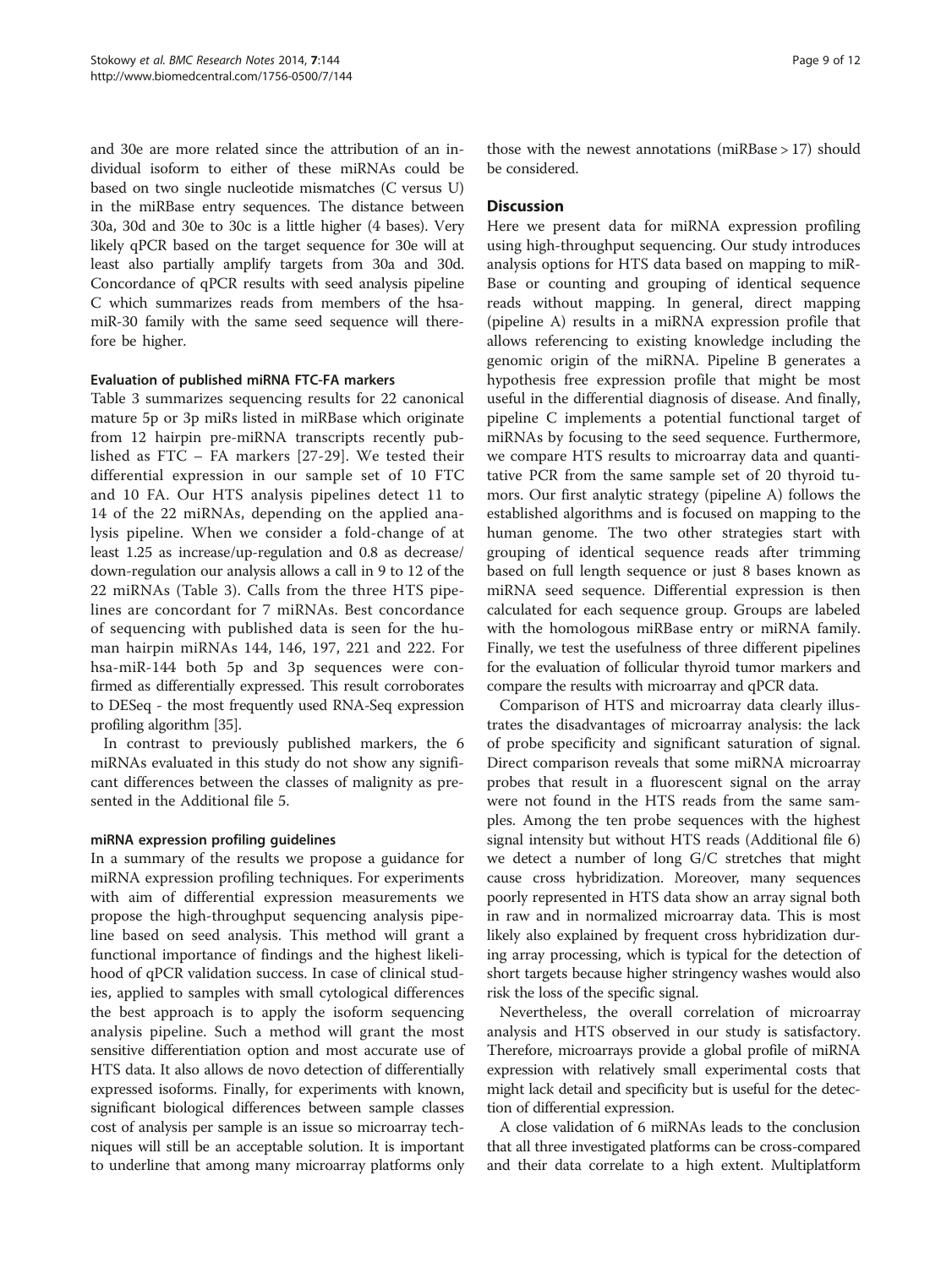<span id="page-9-0"></span>miRNA expression summary shows the best concordance of microarray, qPCR and HTS seed analysis (pipeline C) patterns, which is also reflected in higher exact Pearson correlation values. The sum of isoforms with the same seed sequence calculated by pipeline C most likely better represents the expression of a heterogeneous family like hsamiR-30 although it is not able to discriminate the expression of individual family members. However, in the light of the functional importance of the seed sequence [[4](#page-10-0)[,40,43](#page-11-0)] this analysis might be of additional significance. Direct mapping to the database sequences (pipeline A) or counting only the isoform with the exact database entry sequence for miR-30e (pipeline B) might be the most sequence specific analysis but very likely substantially underestimates the expression and functional relevance of the mature hsa-miR-30 family sequences. Moreover, our data from qPCR analysis of the hsa-miR-30 family members indicate that qPCR might be limited in validating HTS data in detail. The qPCR signal with primers targeted to hsamiR-30e is identical to amplification of hsa-miR-30d and only slightly lower (about 40%) than amplification of hsamiR-30a. In contrast, mapped reads are detected in a ratio of 1:2:7, respectively. This suggests that most of the qPCR signal with primers targeting hsa-miR-30e comes from amplification of hsa-miR-30a, which implies that this qPCR approach at least lacks specificity to detect 1 base changes in the target sequence.

Thanks to the high accuracy of HTS reads, it is possible to evaluate miRNA abundance on the basis of individual sequence isoforms, although it is often not easy to unambiguously annotate a certain isoform with a miR-Base entry. We show an example of isoform ambiguity for the hsa-miR-30 family where the database entry sequence for the mature form of hsa-miR-30e differs by a single nucleotide from hsa-miR-30a and by two nucleotides from hsa-miR-30d. In addition, hsa-miR-30c is also closely related with just 2 to 3 mismatches. Moreover, hsa-miR-30c and hsa-miR-7, which have been reported as papillary thyroid carcinoma biomarkers [[44\]](#page-11-0) cover isoforms originating from different genome locations. In such cases differentiation of miRNA isoforms is still difficult and requires further genome wide studies. However, differential expression based on groups of individual sequence isoforms allows de novo detection of potentially important small RNAs without previous knowledge or changing database annotation.

miRNAs previously described in the literature as follicular thyroid cancer biomarkers [\[27](#page-10-0)-[29\]](#page-11-0) do not present isoform ambiguity, which could cause uncertainty of HTS data evaluation. So all three HTS analysis strategies confirmed hsa-miR-197-3p, hsa-miR-221-3p, hsa-miR-222-3p, and both 3p and 5pof hsa-miR-144 as cancer biomarkers in our sample set (Table [3](#page-5-0)). In contrast, miRNAs used for technical evaluation are not differentially

expressed between FTC and FA, as shown in Additional file 5.

# Conclusion

High-throughput sequencing added a powerful tool for miRNA profiling. The field is rapidly moving and new possibilities offered by HTS should be considered in any study. Future studies need to clarify whether the expression profile of certain isoforms is of functional or diagnostic relevance. Alternatively, it is possible that summarizing of HTS reads by functional criteria (seed analysis pipeline C), which better correlates to results of qPCR and microarray is more adequate. Our data opens perspectives for future research but still many HTS data aspects remain to be solved.

#### Availability and implementation

Additional files [7](#page-10-0), [8](#page-10-0) and [9](#page-10-0) provide raw counts for analysis pipelines A, B and C, respectively.

Data access for publication:

[http://www.ncbi.nlm.nih.gov/geo/query/acc.cgi?acc=](http://www.ncbi.nlm.nih.gov/geo/query/acc.cgi?acc=GSE39112) [GSE39112.](http://www.ncbi.nlm.nih.gov/geo/query/acc.cgi?acc=GSE39112)

Software implemented for the purposes of publication: [http://www.zmnieo.home.pl/autoinstalator/joomla/index.](http://www.zmnieo.home.pl/autoinstalator/joomla/index.php/bioinformatics.html) [php/bioinformatics.html](http://www.zmnieo.home.pl/autoinstalator/joomla/index.php/bioinformatics.html).

# Additional files

[Additional file 1:](http://www.biomedcentral.com/content/supplementary/1756-0500-7-144-S1.pdf) The figure shows the comparison of DESeq and RPM normalization of Illumina high-throughput sequencing data. Each dot represents the RPM normalized (x-axis) and DESeq normalized (y-axis) HTS miRNA isoform data (pipeline B) for 1 of 20 thyroid cancer HTS data samples. Pearson correlation of data normalized independently with 2 normalizations is equal to 0.97.

[Additional file 2:](http://www.biomedcentral.com/content/supplementary/1756-0500-7-144-S2.pdf) The table provides the qPCR outline with the respective primers.

[Additional file 3:](http://www.biomedcentral.com/content/supplementary/1756-0500-7-144-S3.pdf) The table lists abundant uncharacterized small RNA sequences and gives the respective genomic origin.

[Additional file 4:](http://www.biomedcentral.com/content/supplementary/1756-0500-7-144-S4.pdf) The figure shows the comparison of Illumina high-throughput sequencing and Illumina miRNA Bead Arrays v2 performance in thyroid tumor samples. Each dot represents the sum of abundance of all individual sequence isoforms generated by pipeline B that contains the sequence of one array probe (A) or the sum of abundance of all individual sequence isoforms generated by pipeline C that share the same seed sequence  $(B)$  in 1 of 20 samples in HTS (x-axis) and the fluorescent intensity of the corresponding spot (A) or aggregation of the fluorescent intensity of corresponding spots with the same seed sequence (B) on the microarray (y-axis) of all 20 samples. Expression values are based on normalized data, assuming perfect matching of microarray probe sequence and HTS sequence reads (A) or the same seed sequence (B). The figures illustrate low correlation of microarray signals and the number of HTS reads and a lack of specificity of microarray probe hybridizations by the presence of fluorescent signal for miRNA targets without any HTS reads (x-axis position -∞). The Pearson correlation coefficient between the microarray and the HTS pipeline B or C data sets is −0.012 and 0.040, respectively.

[Additional file 5:](http://www.biomedcentral.com/content/supplementary/1756-0500-7-144-S5.pdf) The figure shows the expression of 6 selected miRNAs separated by tumor malignancy condition. Consecutive rows illustrate pipelines A, B and C, while box plot axis RPM normalized and log2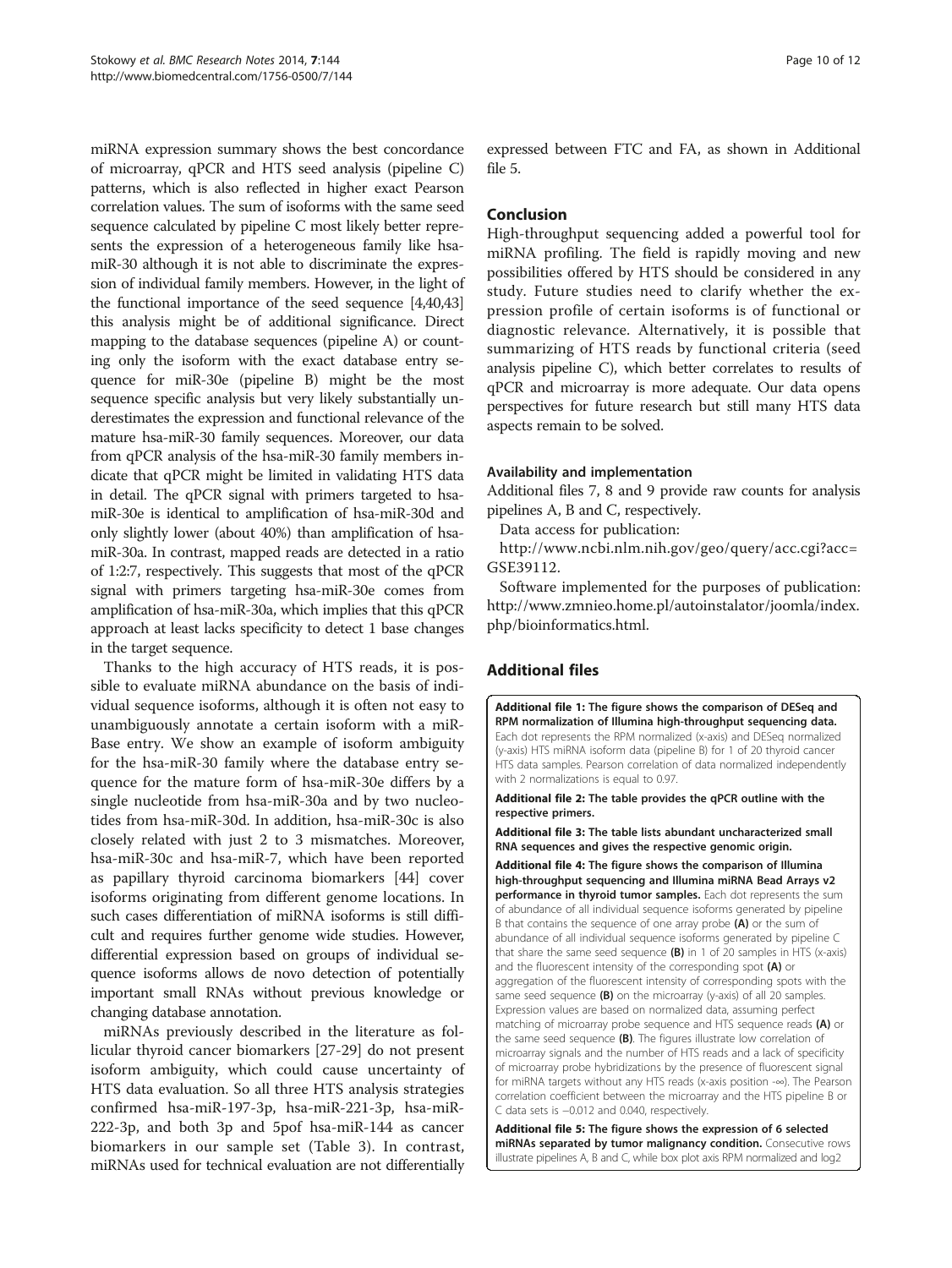<span id="page-10-0"></span>transformed miRNA abundance. No significant differential miRNA expression between tumor classes is observed in studied analysis pipelines.

[Additional file 6:](http://www.biomedcentral.com/content/supplementary/1756-0500-7-144-S6.pdf) The table lists microarray probe sequences without HTS reads but high fluorescent intensity.

[Additional file 7:](http://www.biomedcentral.com/content/supplementary/1756-0500-7-144-S7.pdf) The table provides raw counts for miR-30a-5p, −30c-5p, −30d-5p and -30e-5p as well as for hairpin sequence of miRNA-30e (pipeline A).

[Additional file 8:](http://www.biomedcentral.com/content/supplementary/1756-0500-7-144-S8.xlsx) The spreadsheet provides raw counts for all individual reads (pipeline B).

[Additional file 9:](http://www.biomedcentral.com/content/supplementary/1756-0500-7-144-S9.xlsx) The spreadsheet provides raw counts of all seed family members (pipeline C).

#### Competing interests

The authors declare that they have no competing interests.

#### Authors' contributions

Experiment design: TS, BJ, RP, KK, Samples acquisition: ME, BJ, RP, Biological experiments: ME, KK, Data analysis: TS, MŚ, KF, Data submission to repository: MŚ, Manuscript preparations: TS, ME, MŚ, KK, Manuscript revisions: KF, BJ, RP. All authors accepted the final version of the manuscript. All authors read and approved the final manuscript.

#### Acknowledgements

Authors would like to acknowledge the work carried out by Prof. Steffen Hauptmann and Prof. Dariusz Lange to determine the pathological status of the samples used in the study as well as Carolina Ferraz and Aleksandra Pfeifer for helpful comments and remarks regarding the publication. The publication is funded by a project realized within the MPD program of the Foundation for Polish Science, co-financed by European Union, Regional Development Fund.

This work was supported by Polish National Science Center under grants: N N519 647840 (TS), N 401 072 637 (BJ, MS) and DEC-2012/05/B/ST6/03472 (KF). This research was supported by Centro Nacional de Pesquisa e Tecnologia do Brasil (CNPq), Brazil PhD scholarship to Carolina Ferraz [290023/2009-2]; by a DFG [ES162/4-1] and a Krebshilfe [109994] grant to Markus Eszlinger and by unrestricted grant by the Novo Nordisk Foundation to Laszlo Hagedüs. Ralf Paschke is supported by DFG and Krebshilfe.

HTS was conducted at the IZKF Leipzig at the Faculty of Medicine of the University Leipzig (Project Z03).

Calculations were carried out using the computer cluster Ziemowit (<http://www.ziemowit.hpc.polsl.pl>) funded by the Silesian BIO-FARMA project [POIG.02.01.00-00-166/08] in the Computational Biology and Bioinformatics Laboratory of the Biotechnology Centre in the Silesian University of Technology, Gliwice, Poland.

#### Author details

<sup>1</sup>Systems Engineering Group, Institute of Automatic Control, Silesian University of Technology, Gliwice, Poland. <sup>2</sup>Nuclear Medicine and Endocrine Oncology Department, Maria Sklodowska-Curie Memorial Cancer Center and Institute of Oncology, Gliwice, Poland. <sup>3</sup>Division of Endocrinology and Nephrology, University of Leipzig, Leipzig, Germany. <sup>4</sup>Interdisciplinary Center for Clinical Research (IZKF), University of Leipzig, Liebigstr. 21, 04103 Leipzig, Germany. <sup>5</sup>Genomic Medicine, Department of General, Transplant, and Liver Surgery, Medical University of Warsaw, Warsaw, Poland.

#### Received: 2 September 2013 Accepted: 28 February 2014 Published: 13 March 2014

#### References

- 1. Ambros V, Bartel B, Bartel DP, Burge CB, Carrington JC, Chen X, Dreyfuss G, Eddy SR, Griffiths-Jones S, Marshall M, Matzke M, Ruvkun G, Tuschl T: A uniform system for microRNA annotation. RNA 2003, 9:277–279.
- Bartel DP: MicroRNAs: genomics, biogenesis, mechanism, and function. Cell 2004, 116:281–297.
- Huntzinger E, Izaurralde E: Gene silencing by microRNAs: contributions of translational repression and mRNA decay. Nat Rev Genet 2011, 12:99–110.
- 4. Pritchard CC, Cheng HH, Tewari M: MicroRNA profiling: approaches and considerations. Nat Rev Genet 2012, 13:358–369.
- 5. De la Chapelle A, Jazdzewski K: MicroRNAs in thyroid cancer. J Clin Endocrinol Metab 2011, 96:3326–3336.
- 6. Eipper-Mains JE, Kiraly DD, Palakodeti D, Mains RE, Eipper BA, Graveley BR: microRNA-Seq reveals cocaine-regulated expression of striatal microRNAs. RNA 2011, 17:1529–1543.
- 7. Lu J, Getz G, Miska EA, Alvarez-Saavedra E, Lamb J, Peck D, Sweet-Cordero A, Ebert BL, Mak RH, Ferrando AA, Downing JR, Jacks T, Horvitz HR, Golub TR: MicroRNA expression profiles classify human cancers. Nature 2005, 435:834–838.
- 8. Zhang W, Dahlberg JE, Tam W: MicroRNAs in tumorigenesis: a primer. Am J Pathol 2007, 171:728–738.
- 9. Ravi A, Gurtan AM, Kumar MS, Bhutkar A, Chin C, Lu V, Lees JA, Jacks T, Sharp PA: Proliferation and tumorigenesis of a murine sarcoma cell line in the absence of DICER1. Cancer Cell 2012, 21:848–855.
- 10. Evan Johnson W, Welker NC, Bass BL: Dynamic linear model for the identification of miRNAs in next-generation sequencing data. Biometrics 2011, 67:1206–1214.
- 11. Farazi TA, Brown M, Morozov P, Ten Hoeve JJ, Ben-Dov IZ, Hovestadt V, Hafner M, Renwick N, Mihailović A, Wessels LFA, Tuschl T: Bioinformatic analysis of barcoded cDNA libraries for small RNA profiling by next-generation sequencing. Methods 2012, 58:171–187.
- 12. Git A, Dvinge H, Salmon-Divon M, Osborne M, Kutter C, Hadfield J, Bertone P, Caldas C: Systematic comparison of microarray profiling, real-time PCR, and next-generation sequencing technologies for measuring differential microRNA expression. RNA 2010, 16:991–1006.
- 13. Ach RA, Wang H, Curry B: Measuring microRNAs: comparisons of microarray and quantitative PCR measurements, and of different total RNA prep methods. BMC Biotechnol 2008, 8:69.
- 14. Chen Y, Gelfond JAL, McManus LM, Shireman PK: Reproducibility of quantitative RT-PCR array in miRNA expression profiling and comparison with microarray analysis. BMC Genomics 2009, 10:407.
- 15. Callari M, Dugo M, Musella V, Marchesi E, Chiorino G, Grand MM, Pierotti MA, Daidone MG, Canevari S, De Cecco L: Comparison of microarray platforms for measuring differential microRNA expression in paired normal/cancer colon tissues. PLoS ONE 2012, 7:e45105.
- 16. Willenbrock H, Salomon J, Søkilde R, Barken KB, Hansen TN, Nielsen FC, Møller S, Litman T: Quantitative miRNA expression analysis: comparing microarrays with next-generation sequencing. RNA 2009, 15:2028–2034.
- 17. Leshkowitz D, Horn-Saban S, Parmet Y, Feldmesser E: Differences in microRNA detection levels are technology and sequence dependent. RNA 2013, 19:527–538.
- 18. Pradervand S, Weber J, Lemoine F, Consales F, Paillusson A, Dupasquier M, Thomas J, Richter H, Kaessmann H, Beaudoing E, Hagenbüchle O, Harshman K: Concordance among digital gene expression, microarrays, and qPCR when measuring differential expression of microRNAs. Biotechniques 2010, 48:219–222.
- 19. Kolbert CP, Feddersen RM, Rakhshan F, Grill DE, Simon G, Middha S, Jang JS, Simon V, Schultz DA, Zschunke M, Lingle W, Carr JM, Thompson EA, Oberg AL, Eckloff BW, Wieben ED, Li P, Yang P, Jen J: Multi-platform analysis of microRNA expression measurements in RNA from fresh frozen and FFPE tissues. PLoS ONE 2013, 8:e52517.
- 20. Borup R, Rossing M, Henao R, Yamamoto Y, Krogdahl A, Godballe C, Winther O, Kiss K, Christensen L, Høgdall E, Bennedbaek F, Nielsen FC: Molecular signatures of thyroid follicular neoplasia. Endocr Relat Cancer 2010, 17:691–708.
- 21. Ferraz C, Eszlinger M, Paschke R: Current state and future perspective of molecular diagnosis of fine-needle aspiration biopsy of thyroid nodules. J Clin Endocrinol Metab 2011, 96:2016–2026.
- 22. Creighton CJ, Reid JG, Gunaratne PH: Expression profiling of microRNAs by deep sequencing. Brief Bioinform 2009, 10:490-497.
- 23. Motameny S, Wolters S, Nürnberg P, Schumacher B: Next generation sequencing of miRNAs – strategies, resources and methods. Genes 2010, 1:70–84.
- 24. Langmead B, Salzberg SL: Fast gapped-read alignment with Bowtie 2. Nat Methods 2012, 9:357–359.
- 25. Kozomara A, Griffiths-Jones S: miRBase: integrating microRNA annotation and deep-sequencing data. Nucleic Acids Res 2011, 39(Database issue): D152–D157.
- 26. Quinlan AR, Hall IM: BEDTools: a flexible suite of utilities for comparing genomic features. Bioinformatics 2010, 26:841–842.
- 27. Nikiforova MN, Tseng GC, Steward D, Diorio D, Nikiforov YE: MicroRNA expression profiling of thyroid tumors: biological significance and diagnostic utility. J Clin Endocrinol Metab 2008, 93:1600-1608.